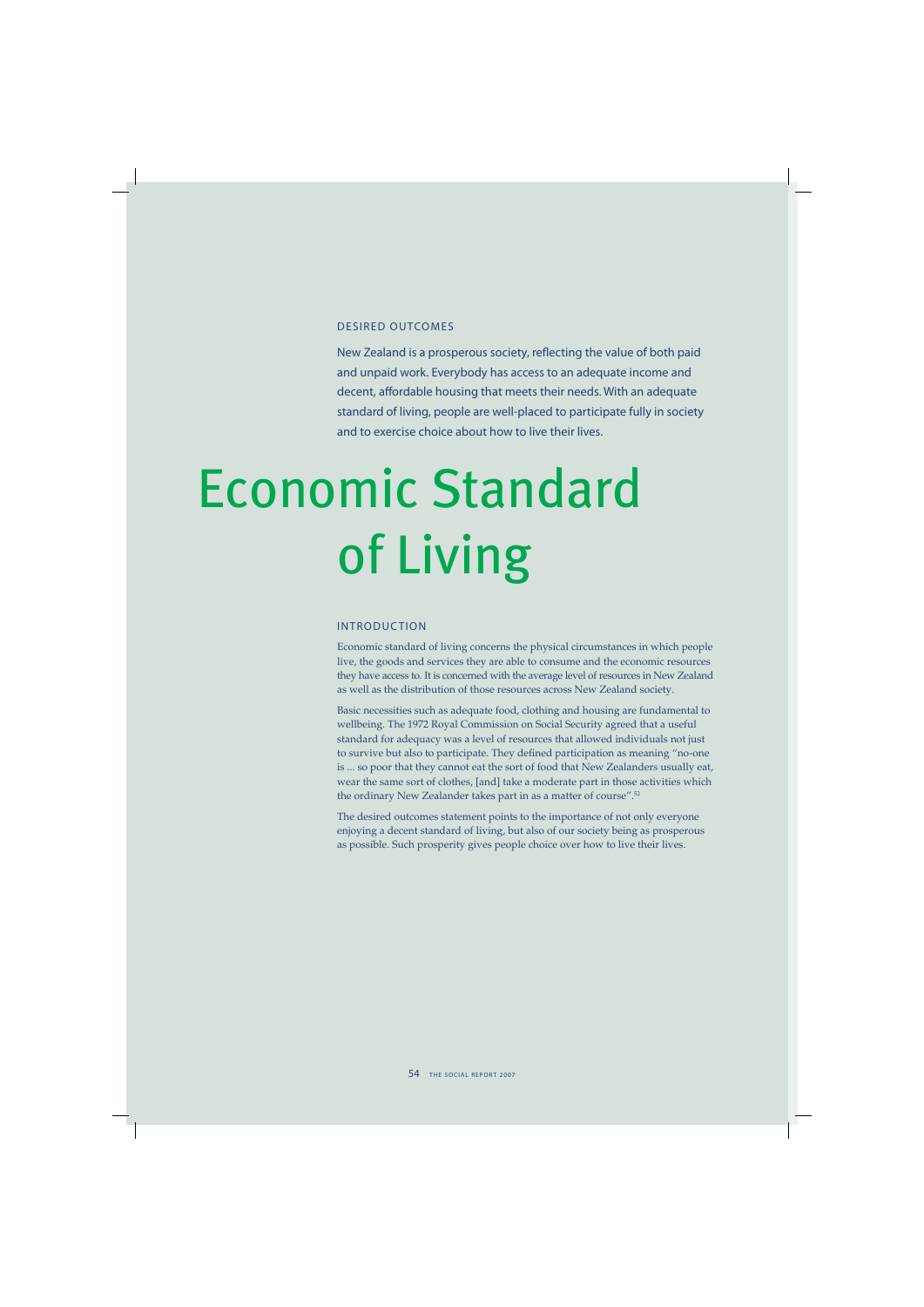## WORK PAID V

ECONOMIC STANDARD E CO N O M I C S TA N DA R D OF LIVING

INDICATORS Five indicators are used in this chapter to provide information on different aspects of economic standards of living. They are: market income per person, income inequality, the population with low incomes, housing affordability and household crowding.

> The focus is largely on objective measures of economic living standards. Together, the indicators provide information about overall trends in living standards, levels of hardship and how equitably resources are distributed. All are relevant to the adequacy of people's incomes and their ability to participate in society and make choices about their lives.

Market income per person gives an indication of the average level of income and therefore the overall material quality of life available to New Zealanders. This is an internationally-recognised measure, allowing comparisons between New Zealand and other countries. We also provide an estimate of the economic value of unpaid work.

Income inequality is measured by comparing the incomes of the top 20 percent of households with the incomes of the bottom 20 percent. High levels of inequality are associated with lower levels of social cohesion and personal wellbeing, even when less well-off people have adequate incomes to meet their basic needs.

The proportion of the population with low incomes also provides information about how equitably resources are distributed and how many people are likely to be on incomes that do not allow them to participate fully in society.

Housing affordability measures the proportion of the population spending more than 30 percent of their income on housing. Housing costs have a major impact on overall material living standards.

The final indicator measures the number of people living in overcrowded houses. Housing is a basic need, and this indicator provides a direct measure of the adequacy of housing people can afford.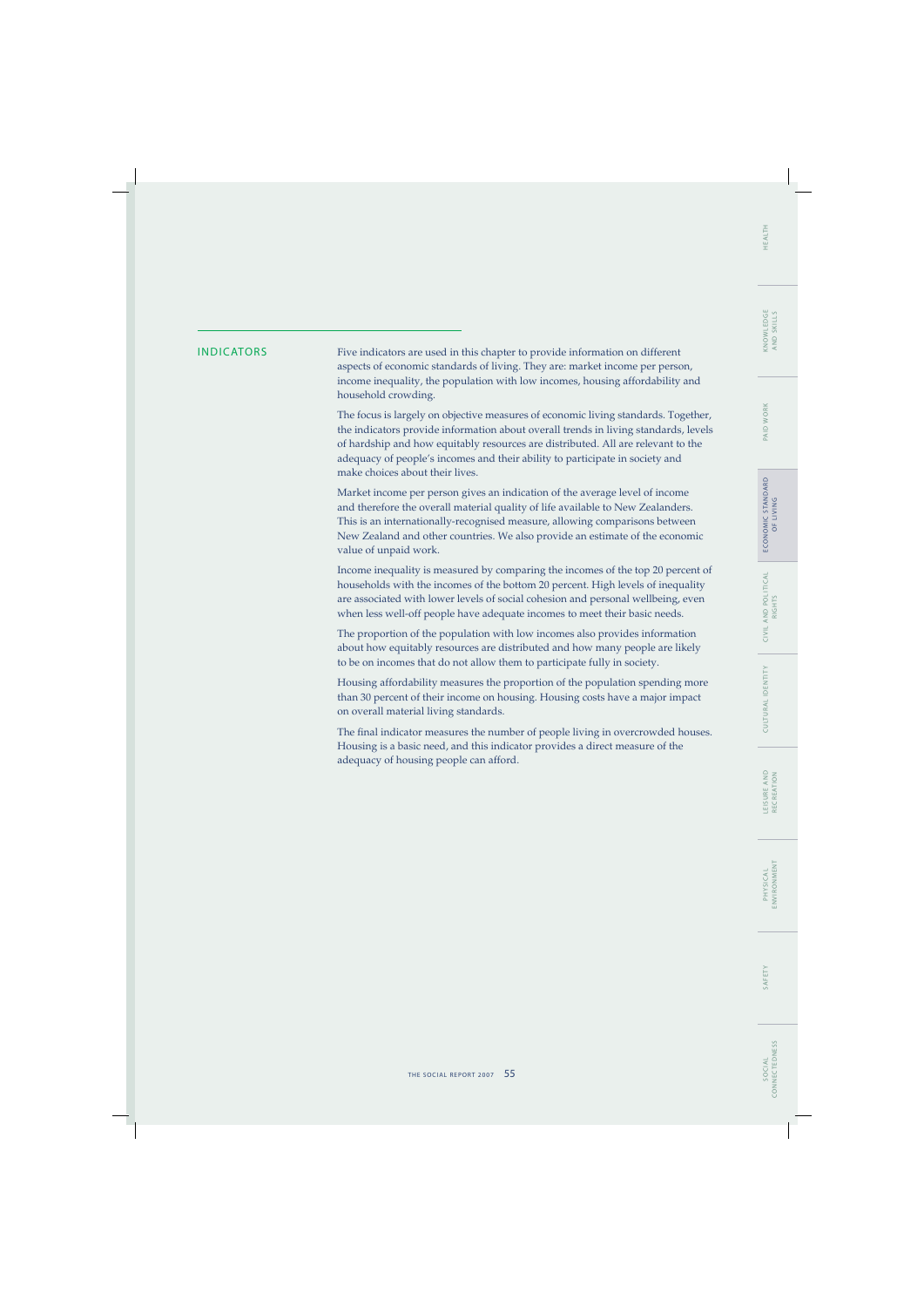## Market income per person

## DEFINITION

The total value of goods and services available to New Zealanders, expressed in inflation-adjusted dollars, per head of population, also known as real gross national disposable income (RGNDI) per person.

| <b>RELEVANCE</b>                          | Per capita RGNDI measures the average income available to New Zealanders.<br>A nation with a rising per capita RGNDI will have a greater capacity to deliver<br>a better quality of life and standard of living to the population.                                                                                                                                                                                                                                                                                                                                                                                                                                                  |
|-------------------------------------------|-------------------------------------------------------------------------------------------------------------------------------------------------------------------------------------------------------------------------------------------------------------------------------------------------------------------------------------------------------------------------------------------------------------------------------------------------------------------------------------------------------------------------------------------------------------------------------------------------------------------------------------------------------------------------------------|
| <b>CURRENT LEVEL</b><br><b>AND TRENDS</b> | In the year to March 2007, RGNDI per person was \$29,037 in constant 1995/1996<br>dollars. This was marginally above the previous year's income (\$28,794 per<br>person). Slower economic growth combined with an increase in net borrowing<br>from overseas by New Zealanders contributed to this result, along with population<br>growth. RGNDI grew slowly from \$22,747 in 1988 to \$23,288 in 1990 and fell<br>sharply to a low of \$20,943 in 1992. From 1992, growth in RGNDI per person<br>was variable but uninterrupted until the year to March 2006, when it levelled off.<br>The average annual growth rate over the whole period from 1988 to 2007 was<br>1.3 percent. |

### Figure EC1.1 **Real gross national disposable income per capita, 1988–2007**



Source: Statistics New Zealand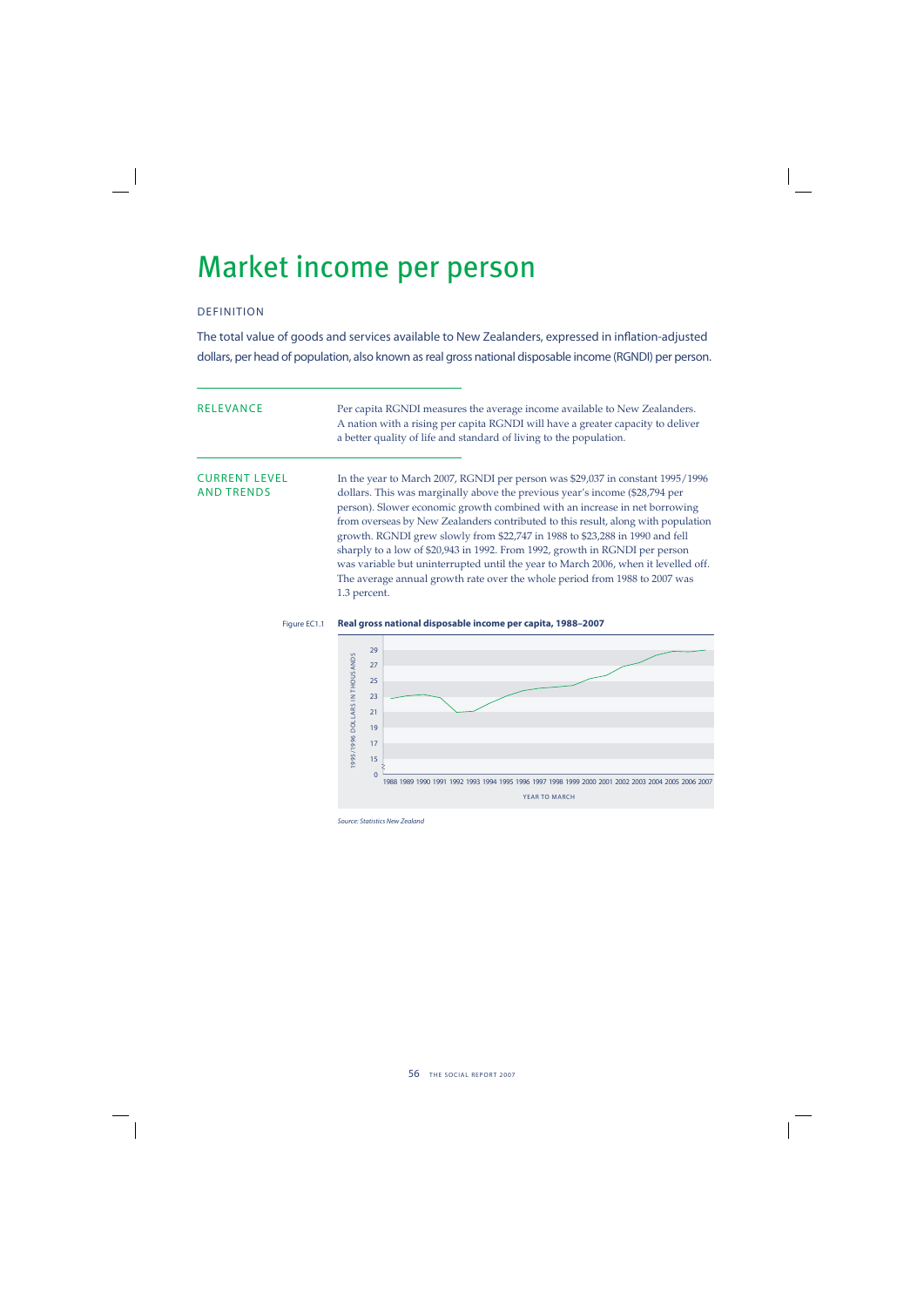## INTERNATIONAL While gross domestic product (GDP) per capita is the measure most commonly<br>COMPARISON used to compare income levels between countries, gross national income (GNI) used to compare income levels between countries, gross national income (GNI) per capita more closely corresponds to the measure used in this indicator. To facilitate comparison, both measures are expressed in US dollars at current prices and current purchasing power parities (PPPs). By either measure, New Zealand was ranked 22nd out of 30 OECD countries in 2005, the same ranking as in the previous five years.<sup>53</sup> Using GDP per capita, New Zealand was the 18th most prosperous out of 26 countries in 1986 and the ninth most prosperous in 1970. Using GNI per capita, the rankings for New Zealand were 19th in 1986 and eighth in 1970. Between 1986 and 2005, real GDP per person (using US dollars and PPPs for the year 2000), grew by 27 percent in New Zealand compared with an OECD average of 43 percent. ECONOMIC VALUE RGNDI does not take into account the value of unpaid work such as looking after<br>OF UNPAID WORK one's own children, cooking meals at home, fixing the car, doing home maintenance, one's own children, cooking meals at home, fixing the car, doing home maintenance, or doing voluntary work in the community. Using data from the 1998/1999 Time

Use Survey, the value of unpaid work in 1999 was estimated to be \$39,637 million (1998/1999 dollars), equivalent to 39 percent of GDP, or \$10,333 per capita.54

S O C I A L

SOCIAL

LEISURE AND<br>RECREATION L E I S U R E A N D RECREATION

**PHYSICAL**<br>ENVIRONMENT ENVIRONMENT SAFETY P HYS I C A L

SAFETY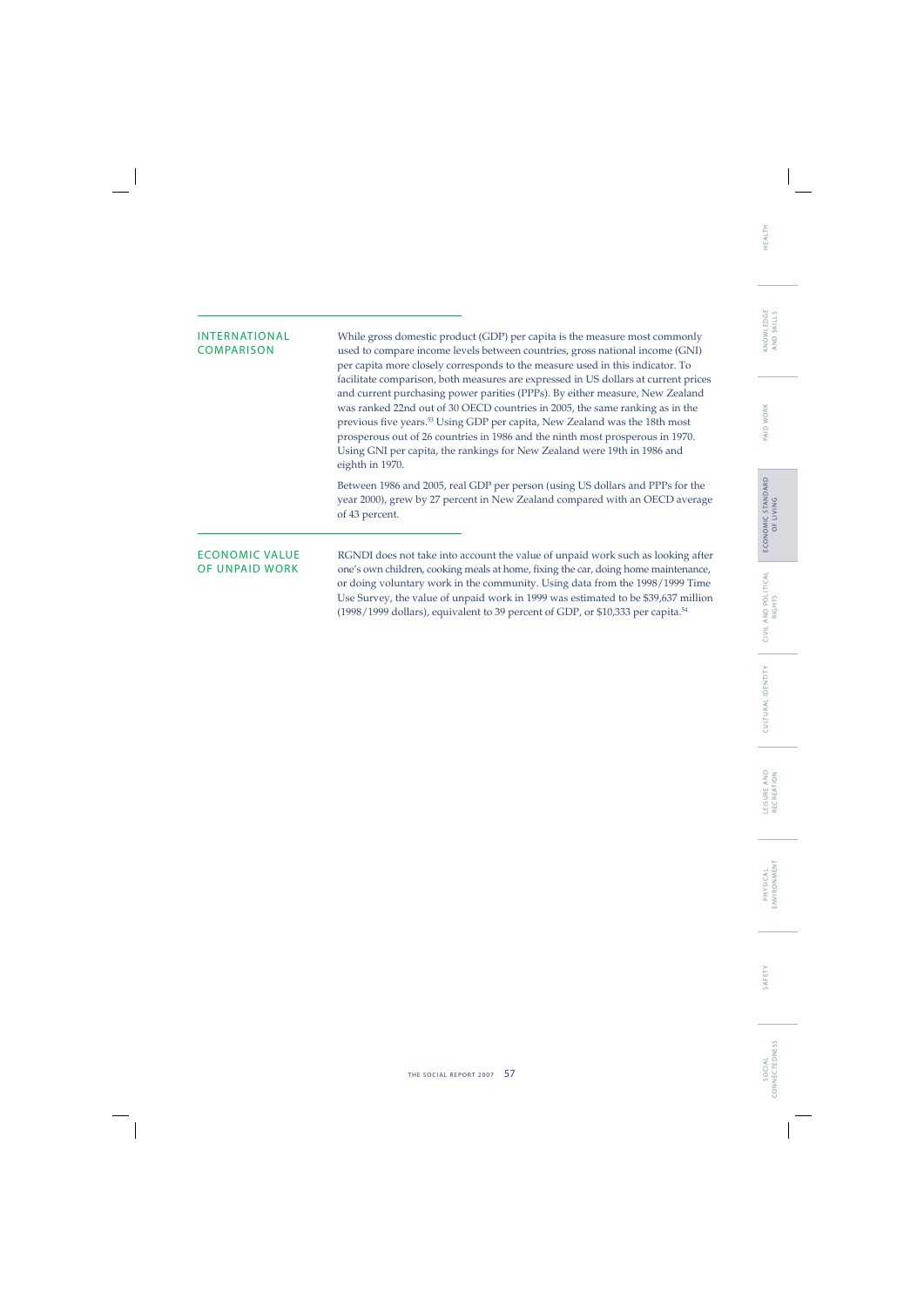## Income inequality

## DEFINITION

The extent of disparity between high and low incomes.

The measure used here is the ratio of the 80th percentile to the 20th percentile of the equivalised household disposable income distribution (ie the ratio of a high household income to a low household income, after adjustment for household size and composition). The higher this ratio, the greater the level of inequality.

| <b>RELEVANCE</b>                          | The degree of income inequality is often regarded as an important aspect of the<br>fairness of the society we live in. A high level of income inequality may also be<br>detrimental to the level of social connectedness across society.                                                                                                                                                                                                                                                                                                                                                            |  |  |
|-------------------------------------------|-----------------------------------------------------------------------------------------------------------------------------------------------------------------------------------------------------------------------------------------------------------------------------------------------------------------------------------------------------------------------------------------------------------------------------------------------------------------------------------------------------------------------------------------------------------------------------------------------------|--|--|
| <b>CURRENT LEVEL</b><br><b>AND TRENDS</b> | In 2004, the equivalised disposable income of a household at the 80th percentile<br>was 2.8 times larger than the income of a household at the 20th percentile, a slight<br>increase from 2.7 times larger in 2001. In 1988, the ratio was 2.4. Income inequality<br>rose between 1988 and 1991, then plateaued, rising again from 1994.                                                                                                                                                                                                                                                            |  |  |
|                                           | Most of the observed increase in income inequality was due to a larger overall<br>rise in incomes for those in the top 20 percent of incomes than for those in the<br>bottom 20 percent of incomes. Between 1988 and 2004, incomes of those in the<br>bottom 20 percent of all incomes increased only a little, once adjustments for<br>inflation are made, whereas those in the top 20 percent of incomes climbed by<br>more than a third. Incomes for the middle 60 percent climbed more overall for<br>those closer to the top 20 percent than for those closer to the bottom 20 percent.        |  |  |
|                                           | Between 1998 and 2001, changes in average incomes were uniformly low for all<br>income groups. Between 2001 and 2004, average incomes grew most for those<br>with incomes in the middle 60 percent and less for those with incomes in the top<br>20 percent after inflation is taken into account. On average, there was relatively<br>little change for those with incomes in the lowest 20 percent after adjusting for<br>inflation. Year to year changes for these figures need to be treated with caution<br>because many of the changes may be within the margin of error for their estimates. |  |  |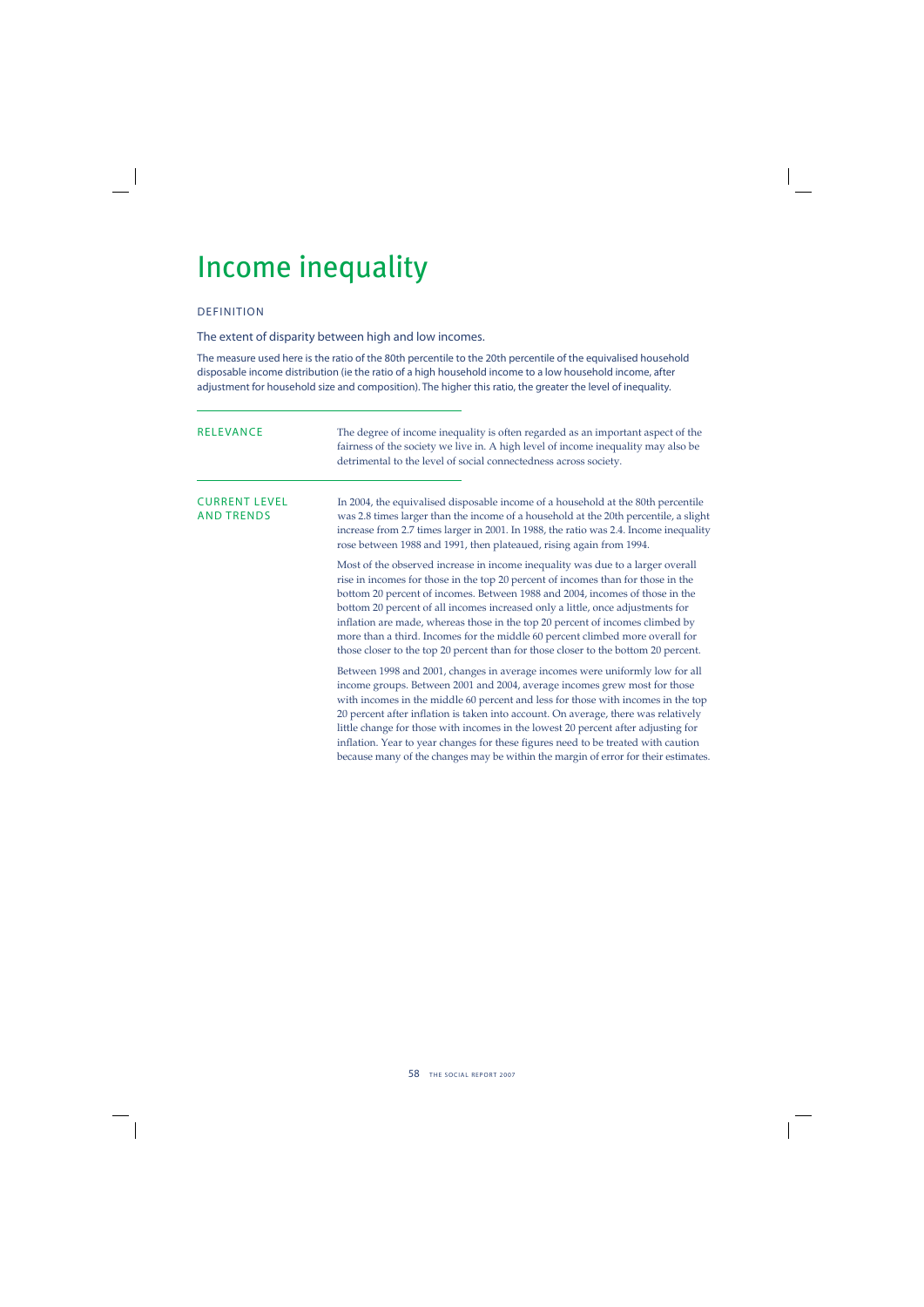



Source: Derived from Statistics New Zealand's Household Economic Survey (1988–2004), by the Ministry of Social Development Notes: (1) Since 1998, the Household Economic Survey has been conducted on a three-yearly basis, rather than annually (2) This measure adjusts for household size and composition

INTERNATIONAL Comparisons with other OECD countries are available using a different measure,<br>COMPARISON the Gini coefficient <sup>55</sup> Gini coefficients measure income inequality, with a score of the Gini coefficient.<sup>55</sup> Gini coefficients measure income inequality, with a score of 100 indicating perfect inequality and a score of 0 indicating perfect equality. Around the year 2000, New Zealand's score of 33.9 indicated higher inequality than the OECD median (30.1) and a ranking of 18th out of 25 countries. Northern European countries had the least income inequality, with Denmark having the lowest Gini coefficient of 22.5. New Zealand's score was slightly higher than those for Canada (30.1), Australia (30.5) and the United Kingdom (32.6), and lower than that for the United States (35.7).<sup>56</sup> The 2004 figure for New Zealand was 33.5.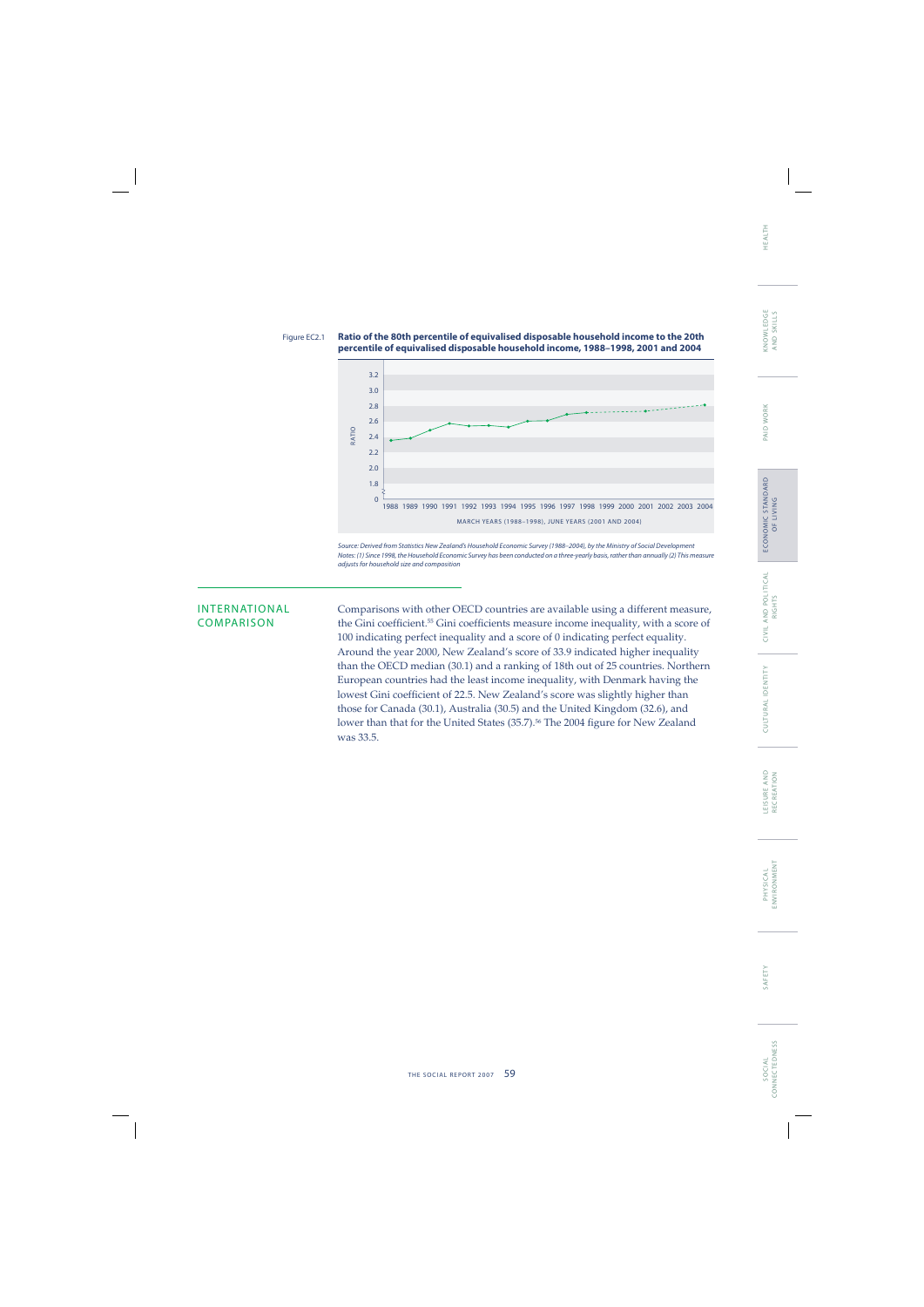## Population with low incomes

## DEFINITION

The proportion of the population in households with equivalent disposable income

net-of-housing-cost below two thresholds.

Incomes are after-tax (disposable) and after deducting housing costs, and the incomes are adjusted for household size and composition. The thresholds are set at 50 percent and 60 percent of the 1998 household disposable income median, with 25 percent deducted to allow for average housing costs. The thresholds are adjusted for inflation to keep them fixed in real terms.

| RELEVANCE                                 | Insufficient economic resources limit people's capability to participate in and<br>belong to their community and wider society and otherwise restrict their quality<br>of life. Furthermore, long-lasting low family income in childhood is associated<br>with negative outcomes, such as lower educational attainment and poorer health.                                                                                                                                                                                                                                               |
|-------------------------------------------|-----------------------------------------------------------------------------------------------------------------------------------------------------------------------------------------------------------------------------------------------------------------------------------------------------------------------------------------------------------------------------------------------------------------------------------------------------------------------------------------------------------------------------------------------------------------------------------------|
| <b>CURRENT LEVEL</b><br><b>AND TRENDS</b> | In the year to June 2004, 17 percent of the population was living below the<br>60 percent threshold, down from 19 percent in the previous survey year to June<br>2001. The proportion of the population with low incomes rose sharply from 1990,<br>reached a peak in the mid-1990s and has been declining generally since then.<br>However, in 2004, the proportion was still substantially above what it had been<br>in the 1980s.                                                                                                                                                    |
|                                           | The increase in the proportion of the population with low incomes through the<br>early 1990s is attributable to declining household incomes arising from high rates<br>of unemployment and reduced levels of social assistance. The improvement in<br>this measure since the mid-1990s reflects more robust economic (and income)<br>growth, the steady decline in unemployment and the increase in housing<br>assistance for those at the low end of the income distribution. Rates remain higher<br>in 2004 than in the 1980s in part because housing costs for low-income households |

Figure EC3.1 **Proportion of population with net-of-housing-cost household incomes below thresholds, 1982–1998, 2001 and 2004**

rose significantly as a proportion of their household incomes over that period.



Source: Derived from Statistics New Zealand's Household Economic Survey (1982–2004), by the Ministry of Social Development

AGE AND In 2001 and 2004, there is a clear decrease across age groups in the proportion<br>SEX DIFFERENCES below the 60 percent threshold. The relatively low rates for older New Zealand below the 60 percent threshold. The relatively low rates for older New Zealanders reflect the high rate of mortgage-free home ownership for this group. The relative position of the 18–24 years age group deteriorated in the first half of the 1990s and had not recovered by 2004.

> In 2004, 23 percent of dependent children were in households with incomes below the 60 percent line, a decline from 29 percent in 2001. The 2004 rate was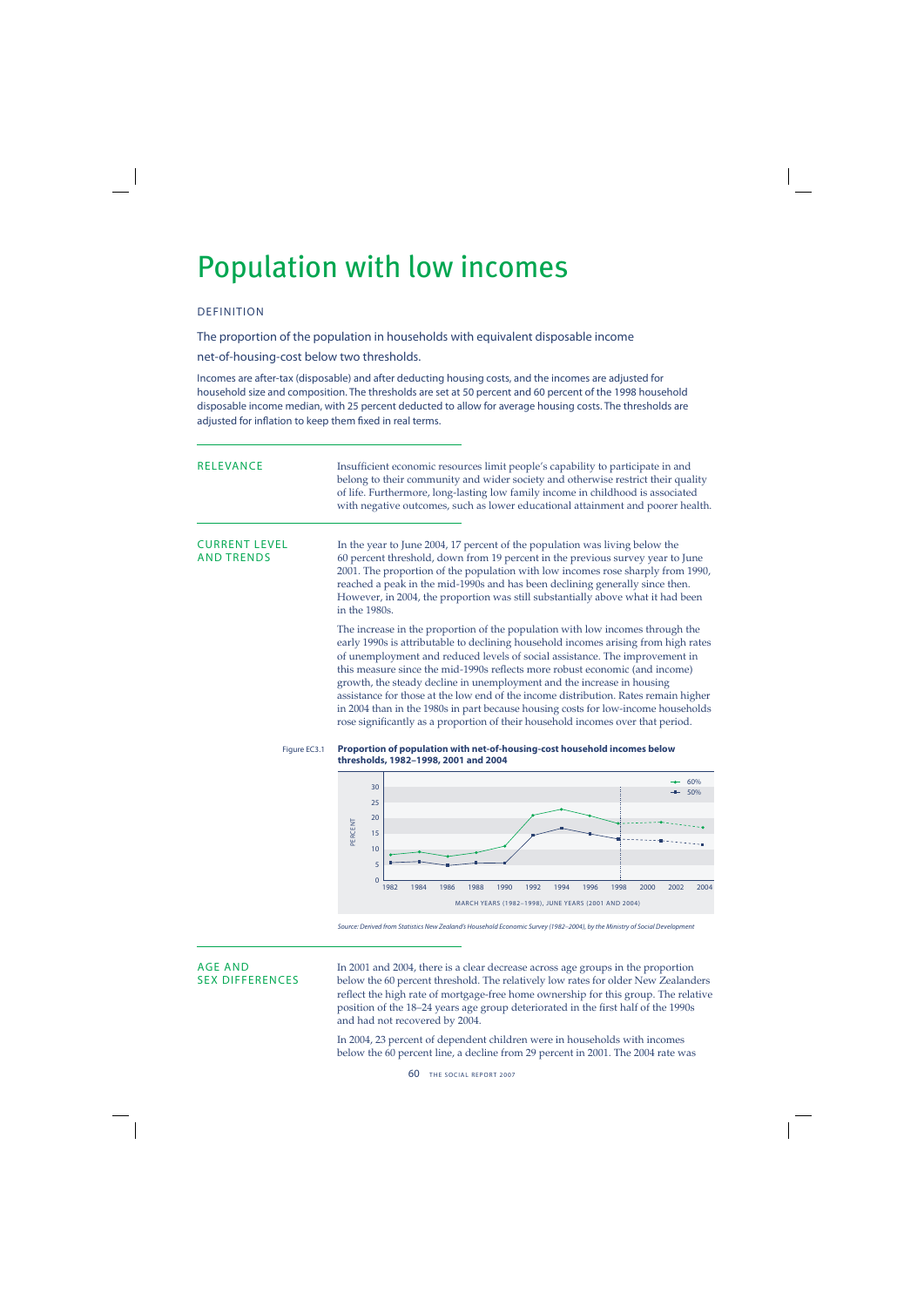substantially below the peak of 35 percent in 1994, but was still above the levels of the mid-1980s (11 percent).

Rates for females aged 15 years and over have been a little higher than for males, although the gap closed in 2004.

### Table EC3.1 **Proportions (%) in low-income households (60 percent threshold), by age and sex, selected years, 1986–2004**

| Year | <b>Children</b> | $18 - 24$ | $25 - 44$ | $45 - 64$ | $65+$ | <b>Males</b><br>$15 +$ | <b>Females</b><br>$15+$ | <b>Total</b> |
|------|-----------------|-----------|-----------|-----------|-------|------------------------|-------------------------|--------------|
| 1986 | 11              | 5         | 8         | 5         | 4     | 5                      | 7                       | 8            |
| 1990 | 16              | 8         | 12        | 6         | 6     | 8                      | 9                       | 11           |
| 1994 | 35              | 20        | 23        | 15        | 8     | 17                     | 20                      | 23           |
| 1998 | 28              | 16        | 18        | 12        | 9     | 13                     | 16                      | 18           |
| 2001 | 29              | 21        | 18        | 14        | 7     | 14                     | 17                      | 19           |
| 2004 | 23              | 22        | 17        | 13        | 7     | 15                     | 15                      | 17           |

Source: Derived from Statistics New Zealand's Household Economic Survey (1986–2004), by the Ministry of Social Development

ETHNIC DIFFERENCES Proportions below the 60 percent threshold fell from 1994 to 2004 for all ethnic groups (Māori, Pacific peoples, European and Other), with Māori recording the largest proportional fall of close to 50 percent. In 2004, those of Pacific and Other ethnicity had the highest proportions under the threshold (29 percent and 38 percent respectively), and Europeans the lowest (12 percent). Mäori rates fell between the two (22 percent).

Figure EC3.2 **Proportion of the population with net-of-housing-cost household incomes below the 60 percent threshold, by ethnic group, 1982–1998, 2001 and 2004**



Source: Derived from Statistics New Zealand's Household Economic Survey (1982–2004), by the Ministry of Social Development

HOUSEHOLD Since the mid-1990s, the proportion of people in sole-parent families below the<br>AND FAMILY TYPE 60 percent threshold has been two to three times that of those in two-parent AND FAMILY TYPE 60 percent threshold has been two to three times that of those in two-parent<br>DIFFERENCES families (42 percent and 16 percent respectively in 2004). Households with the families (42 percent and 16 percent respectively in 2004). Households with three or more children have a higher proportion under the 60 percent threshold than those with only one or two children (28 percent and 16 percent respectively in 2004). There has been a substantial rise in the proportion of those under 65 years in one-person households who are below the threshold. The rate rose to 30 percent in the early 1990s and it remained relatively high (27 percent) in 2004.

INTERNATIONAL Based on the measure used by the OECD – 50 percent of median equivalent<br>COMPARISON disposable household income and not taking housing costs into account – disposable household income and not taking housing costs into account – 9.8 percent of New Zealanders in 2000 were living in households with incomes below the low-income threshold.<sup>57</sup> This figure places New Zealand in the middle of the OECD ranking, with a rate similar to Canada (10.3 percent), slightly below Australia (11.2 percent) and the United Kingdom (11.4 percent), and well below the United States (17.0 percent). Denmark has the lowest proportion with low incomes (4.3 percent). By 2004, the New Zealand rate was 10.8 percent.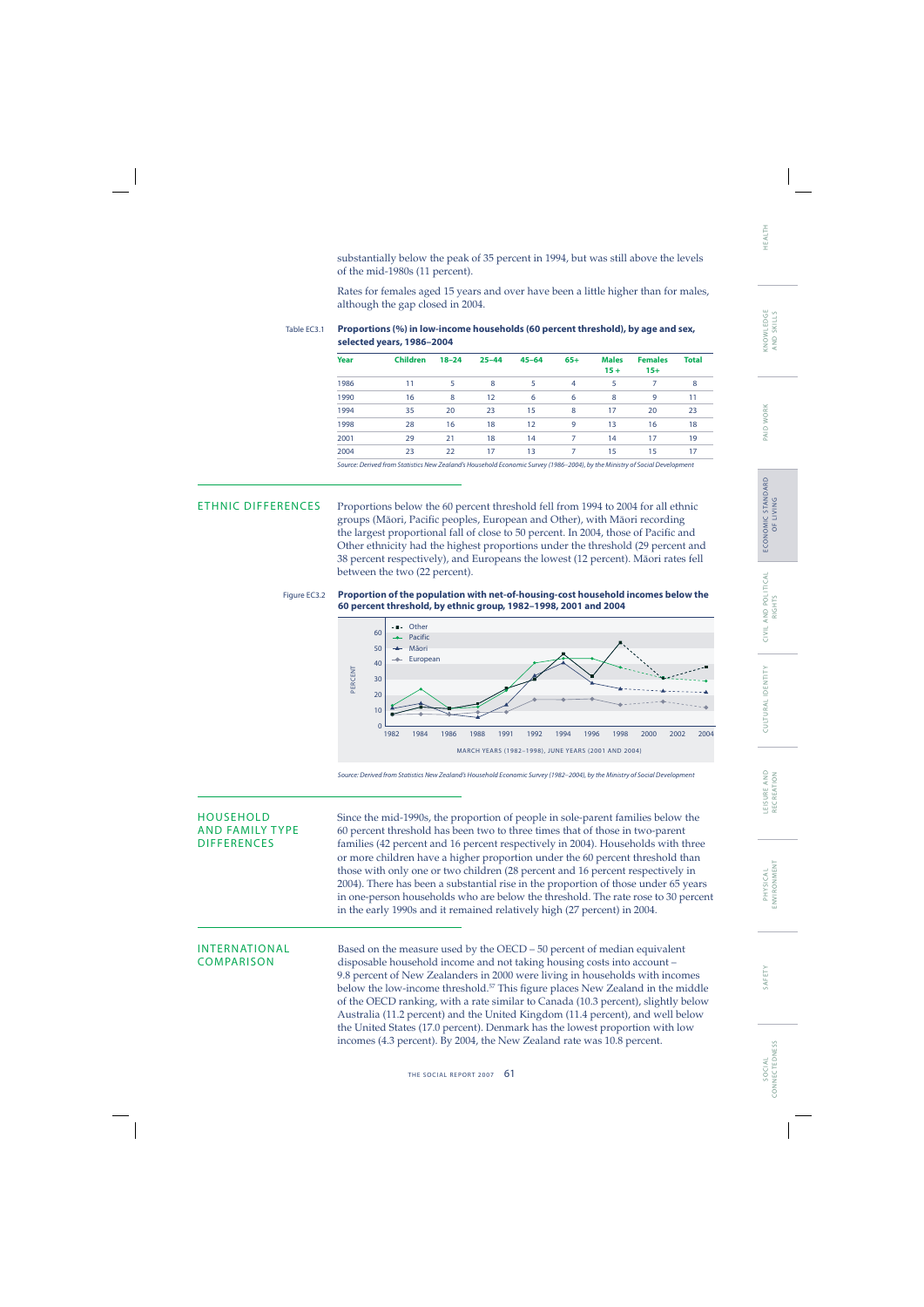## Housing affordability

## DEFINITION

The proportion of households and the proportion of people within households spending more than 30 percent of their income on housing.

| <b>RELEVANCE</b>     | Affordable housing is an important factor in people's wellbeing. For lower-income                                                                                 |
|----------------------|-------------------------------------------------------------------------------------------------------------------------------------------------------------------|
|                      | households especially, high housing costs relative to income are often associated<br>with severe financial difficulty, and can leave households with insufficient |
|                      | income to meet other basic needs such as food, clothing, transport, medical care                                                                                  |
|                      | and education. High outgoings-to-income ratios are not as critical for higher-                                                                                    |
|                      |                                                                                                                                                                   |
|                      | income households, as there is still sufficient income left for basic needs.                                                                                      |
|                      |                                                                                                                                                                   |
| <b>CURRENT LEVEL</b> | In 2004, 22 percent of New Zealand households spent more than 30 percent of                                                                                       |
| <b>AND TRENDS</b>    | their income on housing costs, a decline from 24 percent in 2001.                                                                                                 |
|                      | Since the late-1980s, there has been a substantial increase in the proportion of                                                                                  |
|                      | bougholds granding may than 20 novemb of their inserne on boughts. Returner                                                                                       |

households spending more than 30 percent of their income on housing. Between 1988 and 1997, the proportion rose from 11 percent to 25 percent of households, before levelling off at 24 percent in 1998 and 2001.

Figure EC4.1 **Proportion of households with housing cost outgoings-to-income ratio greater than 30 percent, 1988–1998, 2001 and 2004**



Source: Derived from Statistics New Zealand's Household Economic Survey (1988–2004) by the Ministry of Social Development

High housing costs relative to household income are of more concern for lowincome households. The proportion of households in the lowest 20 percent of the equivalised household income distribution spending more than 30 percent of their income on housing rose from 16 percent in 1988 to reach a peak of 49 percent in 1994 before levelling off at 41–42 percent over the period 1996–2001. In 2004, this proportion had fallen to 35 percent.<sup>58</sup> While this represents a substantial improvement, the proportion of low-income households spending more than 30 percent of their income on housing is still over twice as high as it was in 1988.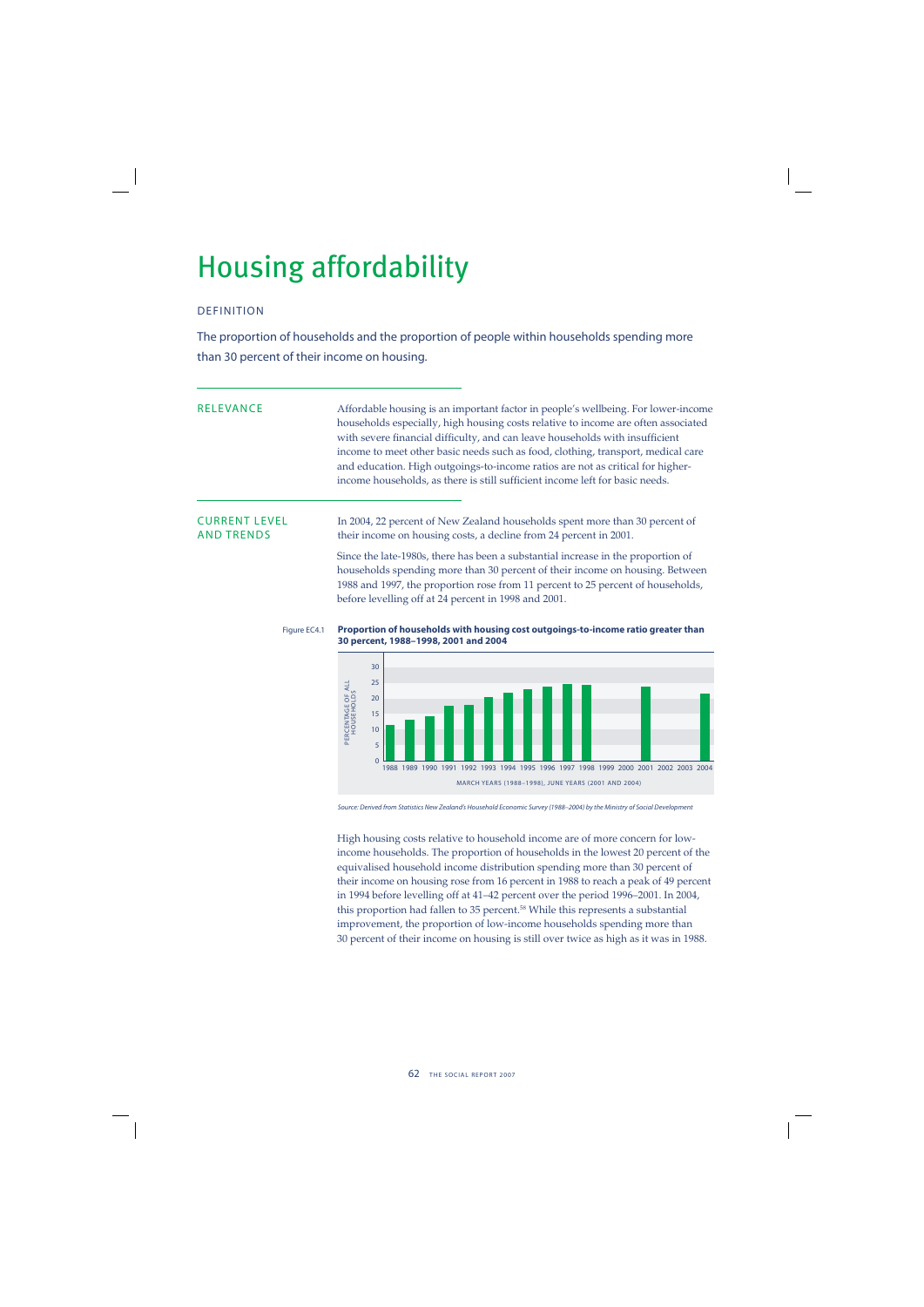AGE AND In 2004, 29 percent of children under 18 years lived in households with housing<br>SEX DIFFERENCES costs exceeding 30 percent of income. This was a considerable decline from costs exceeding 30 percent of income. This was a considerable decline from 35 percent in 2001 but is still more than double the proportion in 1988.

> Adult females were as likely as adult males (20 percent) to be living in households spending more than 30 percent of their income on housing in 2004.

### Table EC4.1 **Proportion (%) of the population in households with housing cost outgoings-to-income ratio greater than 30 percent, selected years, 1988–2004**

|                             | 1987-1988 | 1992-1993 | 1997-1998 | 2000-2001 | 2003-2004 |
|-----------------------------|-----------|-----------|-----------|-----------|-----------|
| <b>Total population</b>     | 10.6      | 20.6      | 24.9      | 23.6      | 21.4      |
| Population aged 15 and over | 9.9       | 19.0      | 21.9      | 20.9      | 19.7      |
| Males aged 15 and over      | 10.3      | 18.8      | 21.0      | 19.9      | 20.0      |
| Females aged 15 and over    | 9.5       | 19.3      | 22.7      | 21.9      | 19.5      |
| Age groups                  |           |           |           |           |           |
| Under 18 years              | 11.9      | 27.1      | 37.1      | 34.2      | 29.2      |
| $18-24$ years               | 12.4      | 24.6      | 26.1      | 28.6      | 29.0      |
| $25-44$ years               | 14.7      | 26.3      | 31.1      | 28.0      | 25.0      |
| $45-64$ years               | 5.0       | 12.2      | 13.8      | 15.5      | 15.4      |
| 65 years and over           | 3.2       | 4.0       | 7.1       | 7.1       | 5.9       |
|                             |           |           |           |           |           |

Source: Derived from Statistics New Zealand's Household Economic Survey (1988–2004), by the Ministry of Social Development

ETHNIC DIFFERENCES Housing costs in excess of 30 percent of income are more common in households with at least one non-European adult. For households with at least one Mäori adult, the proportion increased from 8 percent in 1988 to peak at 36 percent in 1997, fell slightly to 31 percent in 2001, then dropped sharply to 21 percent in 2004. For those households with at least one Pacific adult, the changes have been more dramatic, the proportion increasing from 15 percent in 1988 to 48 percent in 1997, falling to 41 percent in 1998 and 2001, then almost halving to 23 percent in 2004. Only non-European households other than Māori and Pacific households showed an increase in the proportion with housing costs greater than 30 percent between 2001 and 2004 (from 36 percent to 42 percent of households). This may reflect, in part, the changing composition of a group that has many new migrants.

### Figure EC4.2 **Proportion of households with housing cost outgoings-to-income ratio greater than 30 percent, by ethnic group, selected years, 1988–2004**



Source: Derived from Statistics New Zealand's Household Economic Survey (1988–2004) by the Ministry of Social Development Note: Data is for March years in 1988, 1993 and 1998 and June years in 2001 and 2004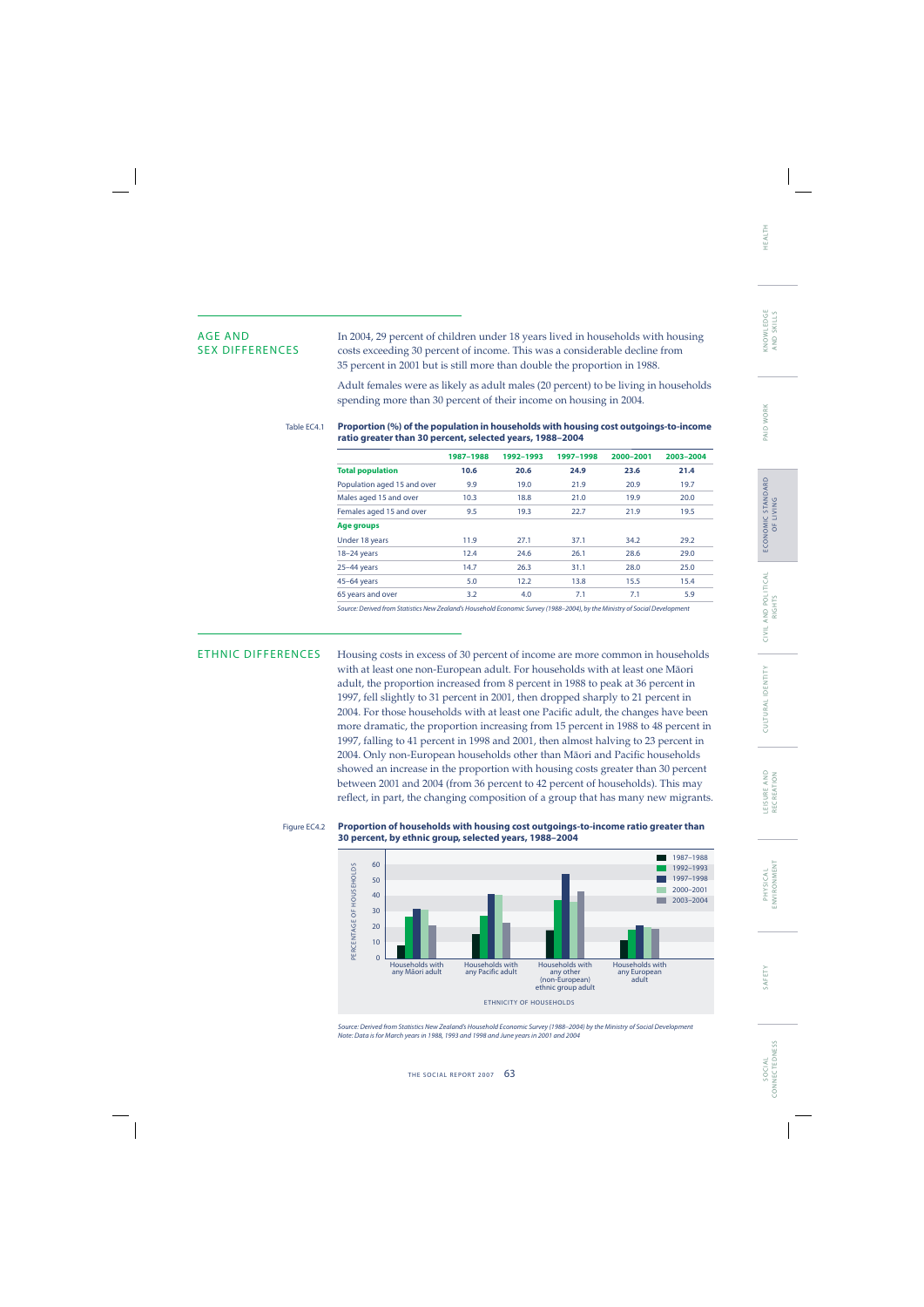## Household crowding

## DEFINITION

The proportion of the population living in crowded housing (ie requiring one or more additional bedrooms, as defined by the Canadian Crowding Index).

The Canadian Crowding Index is a proxy measure to monitor the incidence of "crowding" in the population.

RELEVANCE Housing space adequate to the needs and desires of a family is a core component of quality of life. National and international studies show an association between the prevalence of certain infectious diseases and crowding<sup>59</sup> as well as between crowding and poor educational attainment. Crowding can also contribute to psychological stress for people in the households concerned.

CURRENT LEVEL In 2006, 389,600 people, or 10 percent of the New Zealand resident population,<br>AND TRENDS lived in households requiring one or more additional bedrooms to adequately lived in households requiring one or more additional bedrooms to adequately accommodate household members, based on the criteria in the Canadian Crowding Index (see Appendix 2). This was similar to the level of crowding in 2001. The proportion of people in crowded households has reduced since 1986, when 13 percent of the population were living in crowded conditions (392,700 people).

> The Canadian Crowding Index also shows how many people live in houses where two or more bedrooms are required. In 2006, there were 131,100 people or 3.5 percent of the usually resident population in this situation, compared to 118,700 people (3.9 percent) in 1986.



igure EC5.1 Proportion of population living in households requiring at least one additional **bedroom, by ethnic group, 1986–2006** $^{60}$ 



Source: Statistics New Zealand

AGE AND Household crowding is more likely to be experienced by younger people than<br>SEX DIFFERENCES by older people. In 2006, 17 percent of children under the age of 10 years lived by older people. In 2006, 17 percent of children under the age of 10 years lived in households requiring at least one more bedroom, compared to 15 percent of 10–14 year olds. Among all adults aged 15 years and over, 9 percent lived in crowded households but this ranged from 17 percent of 15–24 year olds, to 10 percent of 25–44 year olds, 5 percent of 45–64 year olds and just 3 percent of those aged 65 years and over.

> Between 1986 and 2006 there was little change in the proportion of children under the age of 15 years living in crowded households, defined either as needing one